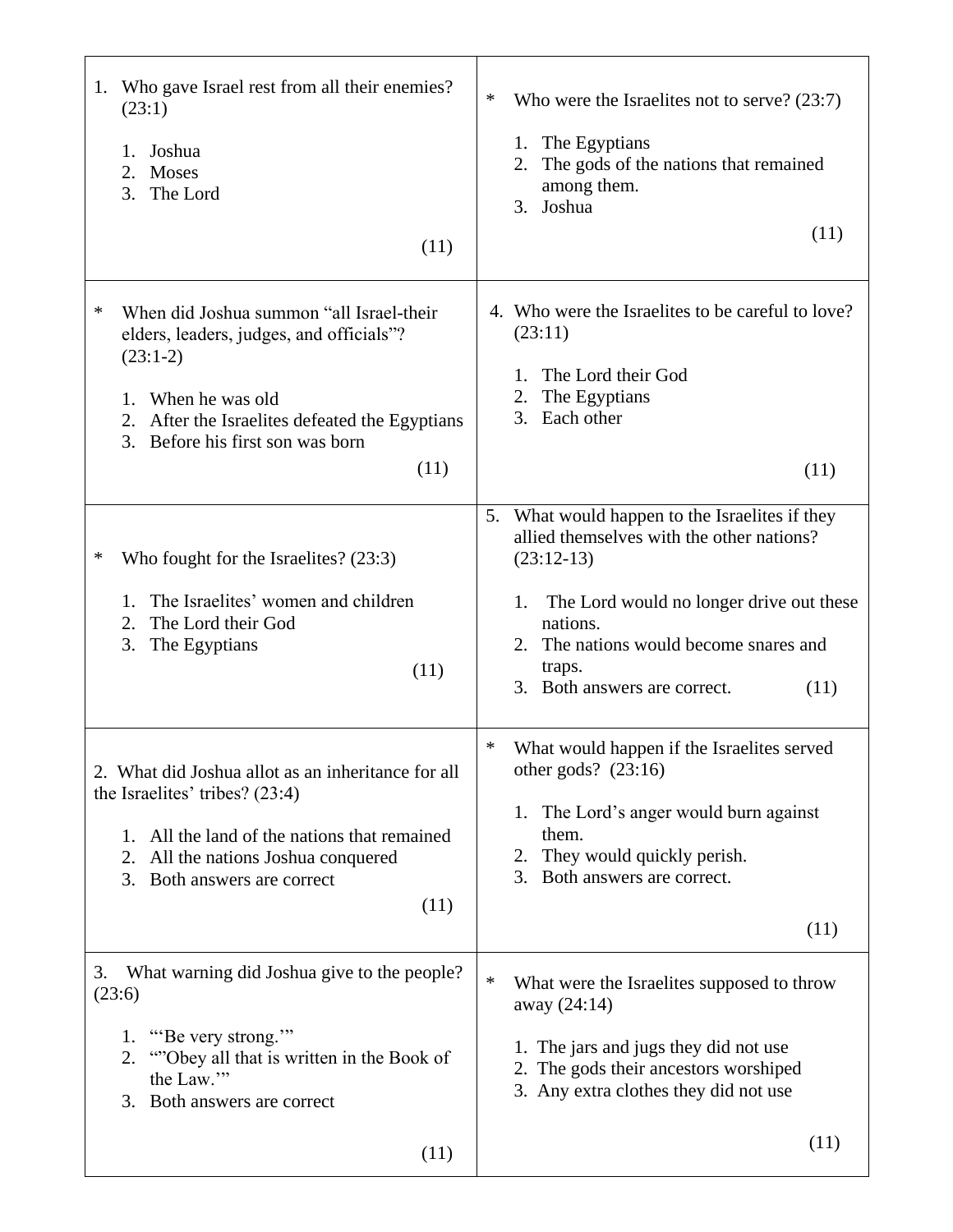| ∗  | Who were the Israelites not to serve? $(23:7)$<br>The Egyptians<br>1.<br>The gods of the nations that remained<br>2.<br>among them.<br>3. Joshua<br>(11)                                                                                                                 | 1. Who gave Israel rest from all their enemies?<br>(23:1)<br>1. Joshua<br>2.<br>Moses<br>3. The Lord<br>(11)                                                                                                                     |
|----|--------------------------------------------------------------------------------------------------------------------------------------------------------------------------------------------------------------------------------------------------------------------------|----------------------------------------------------------------------------------------------------------------------------------------------------------------------------------------------------------------------------------|
| 4. | Who were the Israelites to be careful to love?<br>(23:11)<br>The Lord their God<br>1.<br>The Egyptians<br>2.<br>Each other<br>3.<br>(11)                                                                                                                                 | $\ast$<br>When did Joshua summon "all Israel-their<br>elders, leaders, judges, and officials"?<br>$(23:1-2)$<br>1. When he was old<br>2. After the Israelites defeated the Egyptians<br>3. Before his first son was born<br>(11) |
|    | 5. What would happen to the Israelites if they<br>allied themselves with the other nations?<br>$(23:12-13)$<br>The Lord would no longer drive out these<br>1.<br>nations.<br>The nations would become snares and<br>2.<br>traps.<br>3. Both answers are correct.<br>(11) | ∗<br>Who fought for the Israelites? (23:3)<br>The Israelites' women and children<br>1.<br>The Lord their God<br>2.<br>3.<br>The Egyptians<br>(11)                                                                                |
| ∗  | What would happen if the Israelites served<br>other gods? $(23:16)$<br>The Lord's anger would burn against<br>1.<br>them.<br>They would quickly perish.<br>2.<br>3. Both answers are correct.<br>(11)                                                                    | 2. What did Joshua allot as an inheritance for all<br>the Israelites' tribes? $(23:4)$<br>All the land of the nations that remained<br>1.<br>2. All the nations Joshua conquered<br>3. Both answers are correct<br>(11)          |
| ∗  | What were the Israelites supposed to throw<br>away (24:14)<br>1. The jars and jugs they did not use<br>2. The gods their ancestors worshiped<br>3. Any extra clothes they did not use<br>(11)                                                                            | What warning did Joshua give to the people?<br>3.<br>(23:6)<br>1. "Be very strong."<br>"Obey all that is written in the Book of<br>2.<br>the Law."<br>Both answers are correct<br>3.<br>(11)                                     |

T

Г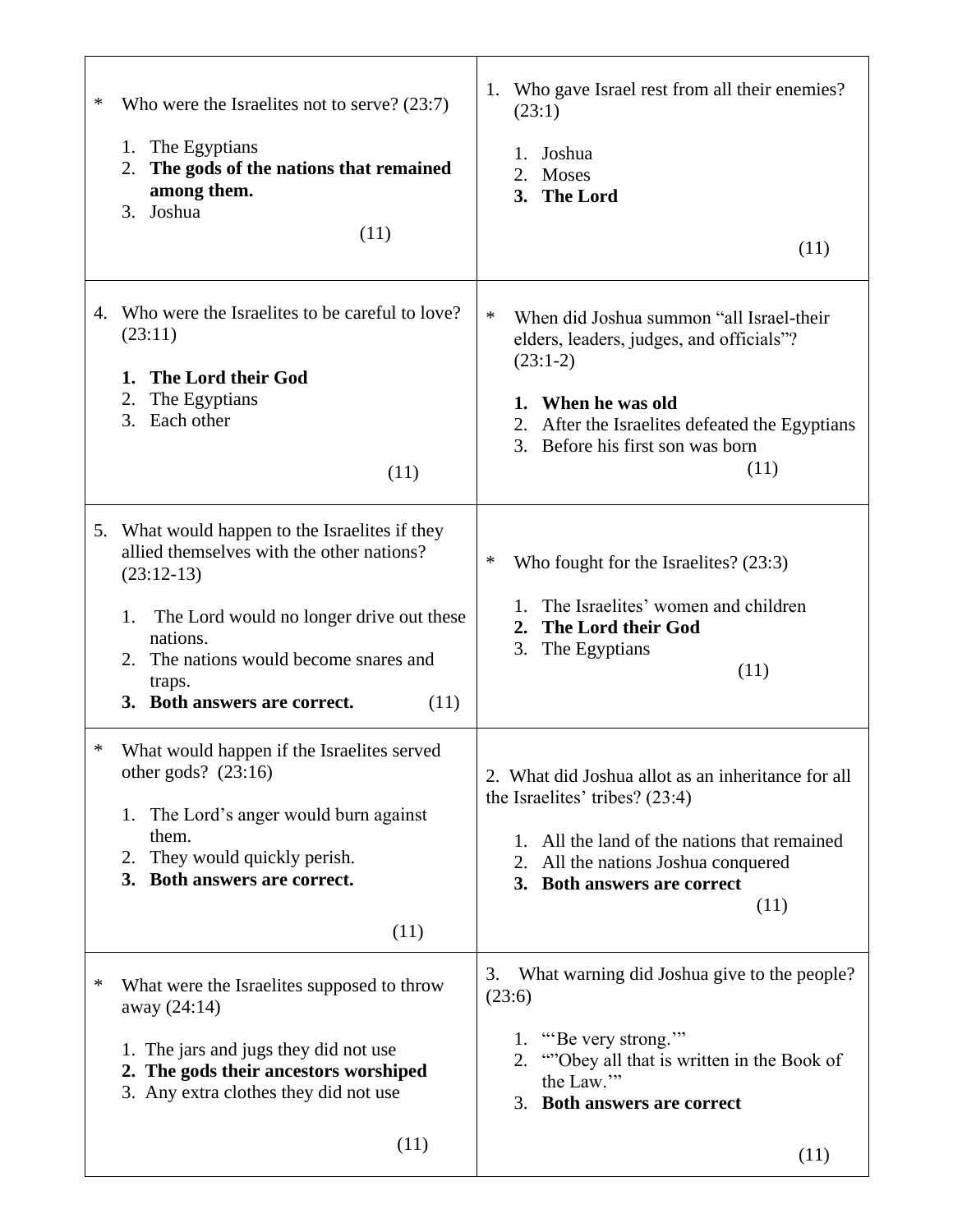| 6. What were the Israelites to do if they did not<br>want to serve the Lord? $(24:15)$<br>1. Move to another part of the region<br>2. Choose who they would serve<br>3. Both answers are correct.<br>(11)                                                     | ∗<br>How old was Joshua when he died? (24:29)<br>1. 100 years old<br>110 years old<br>2.<br>90 years old<br>3.<br>(11)                                                                                                    |
|---------------------------------------------------------------------------------------------------------------------------------------------------------------------------------------------------------------------------------------------------------------|---------------------------------------------------------------------------------------------------------------------------------------------------------------------------------------------------------------------------|
| Who said, "But as for me and my household,<br>7.<br>we will serve the LORD""? $(24:15)$<br>1. Moses<br>2. The priests<br>Joshua<br>3.<br>(11)                                                                                                                 | 10. How long did the Israelites serve the Lord?<br>(24:31)<br>Throughout the lifetime of Joshua and the<br>1.<br>elders who outlived Joshua.<br>2. For the next five generations.<br>3. Both answers are correct.<br>(11) |
| 8. What did the people say when Joshua asked<br>them to choose whom they would serve?<br>(24:16)<br>"We choose to serve other gods.""<br>1.<br>"Far be it from us to forsake the LORD<br>2.<br>to serve other gods!""<br>3. Both answers are correct.<br>(11) | * Finish this verse: "Now fear the Lord and"<br>$($ Joshua 24:14a $)$<br>1. " love him with all your heart."<br>2. "serve him with all faithfulness."<br>3. "obey all his rules."<br>(11)                                 |
| ∗<br>Who said, "We will serve the LORD our<br>God and obey him"? $(24:24)$<br>The Israelites<br>1.<br>$\overline{2}$ .<br>The Canaanites<br>3.<br>The Jebusites<br>(11)                                                                                       |                                                                                                                                                                                                                           |
| What did Joshua do when he made a covenant<br>9.<br>for the people? $(24:25-27)$<br>He wrote in the Book of the Law.<br>1.<br>He set up a large stone as a witness to the<br>2.<br>covenant.<br>3. Both answers are correct.<br>(11)                          |                                                                                                                                                                                                                           |